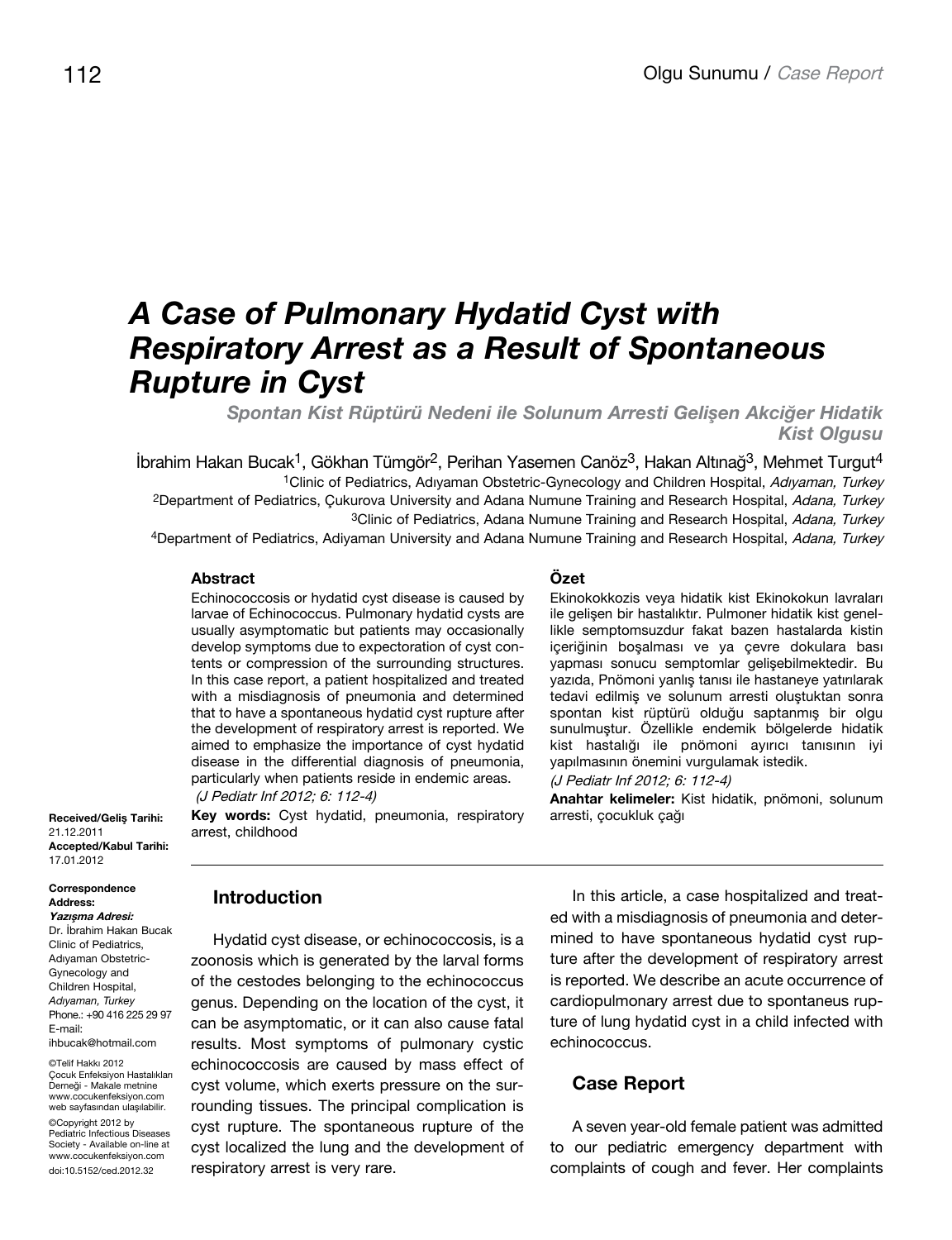had started one month earlier, and she had been treated for pneumonia at the hospital for seven days. On her physical examination; she had a temperature of 37.5°C, pulse 80/min, respiratory rate 30/min, and blood pressure 100/65 mmHg. Body weight was 23 kg (50-75%), height was 123 cm (50-75%). She was weak in appearance. On her chest examination, breath sounds were decreased in the lower right lung lobe and she had diffuse bilateral crepitant ralles. Cardiovascular, neurological, and abdominal examinations were normal. The laboratory tests revealed that the white cell count was 21.400/mm3, hemoglobin was 9.5 g/dL, hematocrit was 30.7%, MCV was 79 fl, platelet was  $767.000/\text{mm}^3$ , and CRP was 152 mg/L (<5 mg/L). Her blood biochemistry was normal. It was seen that there was a homogeneous radio opaque image in the right lung base at the first chest radiography (Figure 1).

Benzatin-penicilline G and clarithromycine was begun empirically One day later after hospitalization, she developed sudden cardiopulmonary arrest. Cardiopulmonary resuscitation was performed and the patient was immediately intubated. The structures which were thought to belong to the cyst were determined in the endotracheal aspiration. The case was observed by using mechanical ventilation. Albendazol 10 mg/kg/day was added per 12 hours. She was extubated after being observed by mechanical ventilation for 17 hours. As a result of indirect hemaglutination test (IHA), it was detected positive at 1/2560 titres. The second chest radiography and thorax CT showed that there were two 5 cm sized cysts with an air fluid level in the right lung (Figure 2).

The pathological analysis of aspirated materials during the intubation was reported as Echinococcus granulosus. Cranial computed tomography and echocardiography were normal. Abdominal USG scan revealed a calcified lesion with a 37 mm in diameter in the right lobe of the liver. The patient sent for consultation to the pediatric surgery department. Cystectomy and debridement were performed in the right lung. Albendazol were prescribed in a dosage of 10 mg/kg/day per 12 hours for 3 months postoperatively. Currently, at 7 months after operation, the child is well.

## **Discussion**

Echinococcosis is a zoonotic disease common all over the world. It is seen in people who are engaged in farming. Turkey is an endemic area. The incidence rate per year is 4.9/100.000 (1, 2). Our case lived in a rural area and had a history of contact with dogs.

The symptoms and findings change depending on the location of the cyst. Most of the cases that have a diagnosis of hydatid cyst of the lung are coincidentally detected at the routine X-ray screening of lung. Arround et al. (3)



**Figure 1.** Homogeneous radio opaque images in the right lung base



Figure 2. Five cm sized two cysts with air fluid level and ruptured cyst in the right lung

evaluated 118 patients with lung hydatid cyst. Giant cysts (≥10 cm in diameter) were detected in 32 patients. They detected that all of them were symptomatic; on the other hand, they determined that only 18% of the patients whose cysts were <10 cm in diameter were symptomatic. They reported that the most frequent symptom was cough (83%), followed by chest pain (37%), hemoptysis (26%), and fever (15%) (3). Çakır et al. (4) evaluated 41 patients and the most common presentation of these patients were cough (36%), abdominal pain (29%) and rash (17%). Cough and fever were our patient's complaints on applying to our clinic.